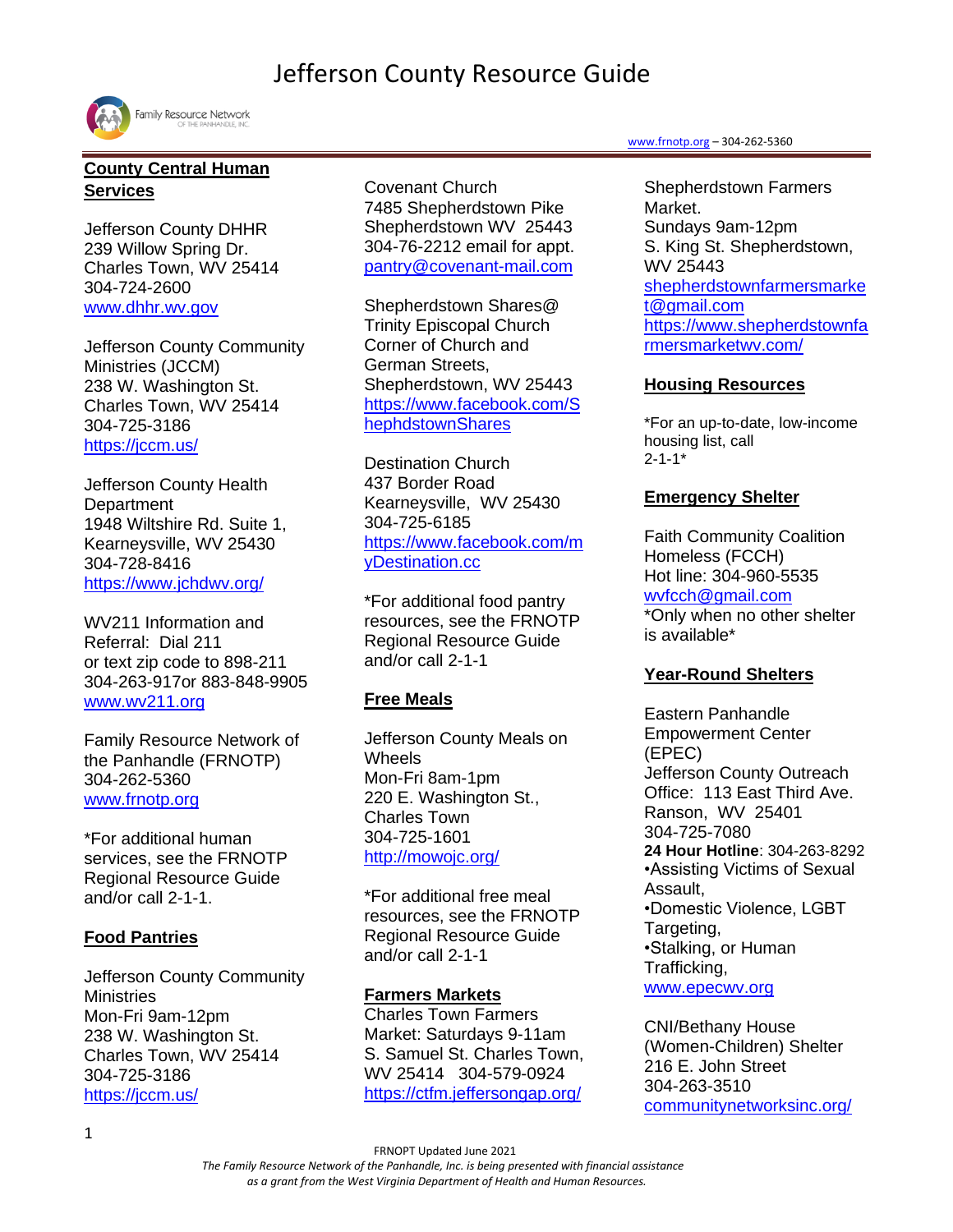

Martinsburg Union Rescue Mission - Men Shelter 608 W. King Street **Martinsburg** 304-263-6901 [https://martinsburgunionresc](https://martinsburgunionrescuemission.com/) [uemission.com/](https://martinsburgunionrescuemission.com/)

\*For additional shelter resources, see the FRNOTP Regional Resource Guide and/or call 2-1-1.

## **Clothing Resources**

Jefferson County Community Ministries (JCCM) 304-725-3186 <https://jccm.us/what-we-do/>

Horizon Goodwill - 83 Maddex Square Dr. Shepherdstown, WV 25443 304-876-8048 <https://www.goodwill.org/>

Horizon Goodwill 160 Patrick Henry Way, Charles Town, WV 25414 304-728-6883 <https://www.goodwill.org/>

\*For additional clothing resources, see the FRNOTP Regional Resource Guide and/or call 2-1-1.

## **Transportation Resources**

Eastern Panhandle Transit Authority 304-263-0876 [www.eptawv.com](http://www.eptawv.com/)

Modivcare Non- Emergency Medical **Transportation** 1-844-549-8353 [\(WV](https://www.logisticare.com/) Medicaid only)

#### **Employment Resources**

\*For employment resources, see the FRNOTP Regional Resource Guide and/or call 2-1-1.

### **Education Resources**

Jerfferson County Adult Learning Center 401 S. Fairfax Blvd. Suite 2, Ranson, WV 25438 304-725-3011 [http://jeffersonadulteducation.we](http://jeffersonadulteducation.weebly.com/) [ebly.com/](http://jeffersonadulteducation.weebly.com/)

Jefferson County Schools (304) 725-9741 [https://boe.jeff.k12.wv.us](https://boe.jeff.k12.wv.us/)

Literacy Volunteers of the Eastern Panhandle 304-264-0298 info@lvep-wv.org <http://lvep-wv.org/index.php>

## **Libraries**

Bolivar-Harpers Ferry Public Library 304-535-2301 151 Polk St. Harpers Ferry, WV 25425 [http://bolivarharpersferrylibrar](http://bolivarharpersferrylibrary.com/) [y.com/](http://bolivarharpersferrylibrary.com/)

Charles Town Public Library 200 E. Washington St. Charles Town, WV 25414 304-725-2208 <https://ctlibrary.org/>

South Jefferson Public Library 304-725-6227 48 Church St. Summit Point, WV 25446 [https://www.sojeffersonlibrary](https://www.sojeffersonlibrary.com/) [.com/](https://www.sojeffersonlibrary.com/)

#### [www.frnotp.org](http://www.frnotp.org/) – 304-262-5360

Shepherdstown Public Library: 304-876-2783 100 E. German St. Shepherdstown, WV 25443 [http://www.lib.shepherdstown](http://www.lib.shepherdstown.wv.us/) [.wv.us/](http://www.lib.shepherdstown.wv.us/)

\*For additional education resources, see the FRNOTP Regional Resource Guide and/or call 2-1-1.

### **Medical Resources**

Jefferson Medical Center 300 S. Preston St. Ranson, WV 25438 304-728-1600 [www.wvumedicine.org/Jefferson](http://www.wvumedicine.org/Jefferson)

Jefferson Co. Health Dept. 1948 Wiltshire Rd. Suite 1, Kearneysville, WV 25430 304-728-8416 <https://www.jchdwv.org/>

Shenandoah Community Health 44 Trifecta Pl. Suite 205, Charels Town, WV 25414 304-728-3716 [https://www.shencommhealth](https://www.shencommhealth.com/) [.com/](https://www.shencommhealth.com/)

Valley Health Urgent Care 100 Oak Lee Dr. Ranson, WV 25438 304-930-0001 [www.valleyhealthlink.com/ou](http://www.valleyhealthlink.com/our-services/urgent-care/) [r-services/urgent-care/](http://www.valleyhealthlink.com/our-services/urgent-care/)

WVU Medicine: Harpers Ferry Family Medicine 171 Taylor Street Harpers Ferry WV, 25425 (304) 535-6343 [https://wvumedicine.org/phys](https://wvumedicine.org/physicians/primary-care/harpers-ferry-family-medicine/) [icians/primary-care/harpers](https://wvumedicine.org/physicians/primary-care/harpers-ferry-family-medicine/)[ferry-family-medicine/](https://wvumedicine.org/physicians/primary-care/harpers-ferry-family-medicine/)

*The Family Resource Network of the Panhandle, Inc. is being presented with financial assistance* 

 *as a grant from the West Virginia Department of Health and Human Resources.*

FRNOPT Updated June 2021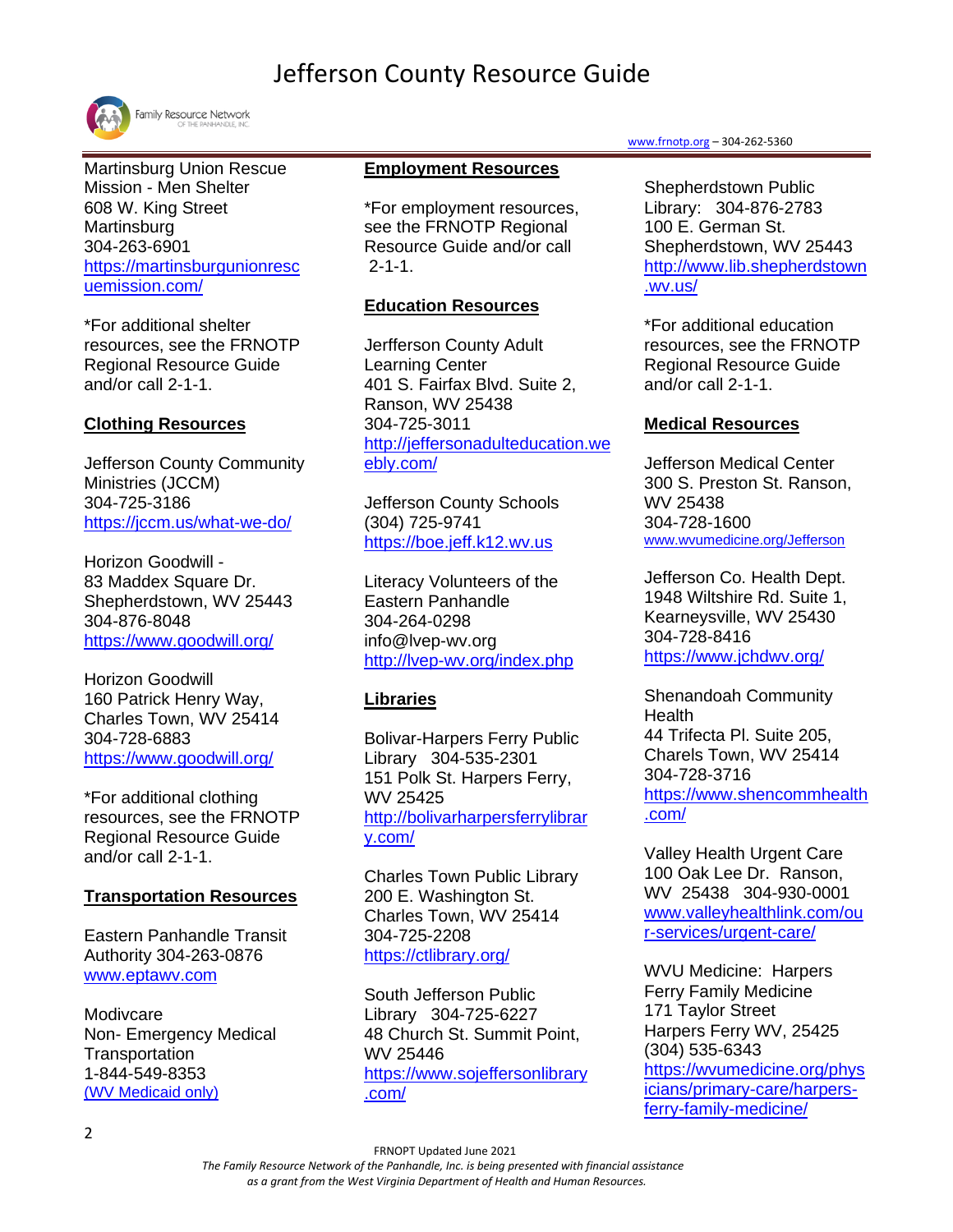

Hospice of the Panhandle (Jefferson/Berkeley County) 330 Hospice Ln. Kearneysville, WV 25430 Phone: 304-264-0406 Toll free: 800-345-6538 [https://www.hospiceotp.org/cont](https://www.hospiceotp.org/contact-us/) [act-us/](https://www.hospiceotp.org/contact-us/)

WVU Medicine Primary Care & Pediatrics: Shepherdstown 60 Maclaine Way, Shepherdstown 25443 304-876-6343

### **Mental Health Services**

EastRidge Health Systems 340 Edmond Rd. #D Kearneysville, WV 25430 304-725-7565 [www.eastridgehealthsystems.org](http://www.eastridgehealthsystems.org/)

Shenandoah Community **Health** 44 Trifecta Place , Suite 205 Charles Town WV, 25414 304-728-3716 [www.shencommhealth.com/b](http://www.shencommhealth.com/behavioral-health) [ehavioral-health](http://www.shencommhealth.com/behavioral-health)

Potomac Highlands Guild 59 Ruland Rd. Suite G Charles Town, WV 25414 681-252-1669 [www.thephg.org](http://www.thephg.org/)

Callahan Counseling Services 304-451-0989 130 Augustine Ave. #128 Charles Town, WV 25414 [www.callahancounselingservi](http://www.callahancounselingservices.com/) [ces.com](http://www.callahancounselingservices.com/)

Jefferson Counseling Services, PLLC 322. W. Washington Street Charles Town, WV 25414 304-261-9768

Continuous Journey, LLC 179 East Burr Blvd. Suite L Kearneysville, WV 25430 681-252-3937 [https://continuousjourneyllc.o](https://continuousjourneyllc.org/) [rg](https://continuousjourneyllc.org/)

Two Rivers Counseling, LLC 224 E. Liberty St. Charles Town, WV 25414 204-725-7176 [www.2riverscounseling.com](http://www.2riverscounseling.com/)

#### **Substance Use /Recovery Resources**

**JCCM** 238 W. Washington St. Charles Town, WV 25414 304-725-3186 <https://jccm.us/>

Community Outreach for Resources and Education (CORE)Team: Connect to Treatment, Resources and Support for Substance Use Disorder. 304-676-7138 [coreteamwv@gmail.com](mailto:coreteamwv@gmail.com)

Comprehensive Intervention for Recovery through Community Linkage and Empowerment (C.I.R.C.L.E.): Recovery-oriented system of care for individuals and families affected by Substance Use Disorder: 304-596-2889

Mountaineer Recovery **Center** 3094 Charles Town Road Kearneysville, WV 25430 304-901-2070 <https://mountaineerrecovery.com/>

#### [www.frnotp.org](http://www.frnotp.org/) – 304-262-5360

\*For additional medical/mental health/addiction and recovery resources, see the FRNOTP Regional Resource Guide and/or call 2-1-1.

### **Community Services**

WV State Police - Headquarters 409 Industrial Blvd. Kearneysville, WV 25404 304-725-9779 [https://www.wvsp.gov/contactus](https://www.wvsp.gov/contactus/detachmentContactInfo/Pages/default.aspx)

### **Fire and Rescue**

Shepherdstown Fire Department 8052 Martinsburg Pike, Shepherdstown WV 25443 (304) 876- 2311 [shepherdstownfiredepartment.com](https://shepherdstownfiredepartment.com/)

Citizens Fire Company 245 Citizens Way, Charles Town, WV 25414 304-725-2814 [http://citizensfirecompany.com](http://citizensfirecompany.com/)

Independent Fire Company 200 W. 2nd Ave. Ranson, WV 25438 304-725-2514 [http://independentfirecompany.net](http://independentfirecompany.net/)

[Bakerton Fire Department](https://bakertonfd.com/) 891 Carter Ave. Harpers Ferry, WV 25425 (304) 876-0007 <https://bakertonfd.com/>

Friendship Fire Company 1050 Washington St, Harpers Ferry, WV 25425 (304) 535-2211

 FRNOPT Updated June 2021 *The Family Resource Network of the Panhandle, Inc. is being presented with financial assistance as a grant from the West Virginia Department of Health and Human Resources.*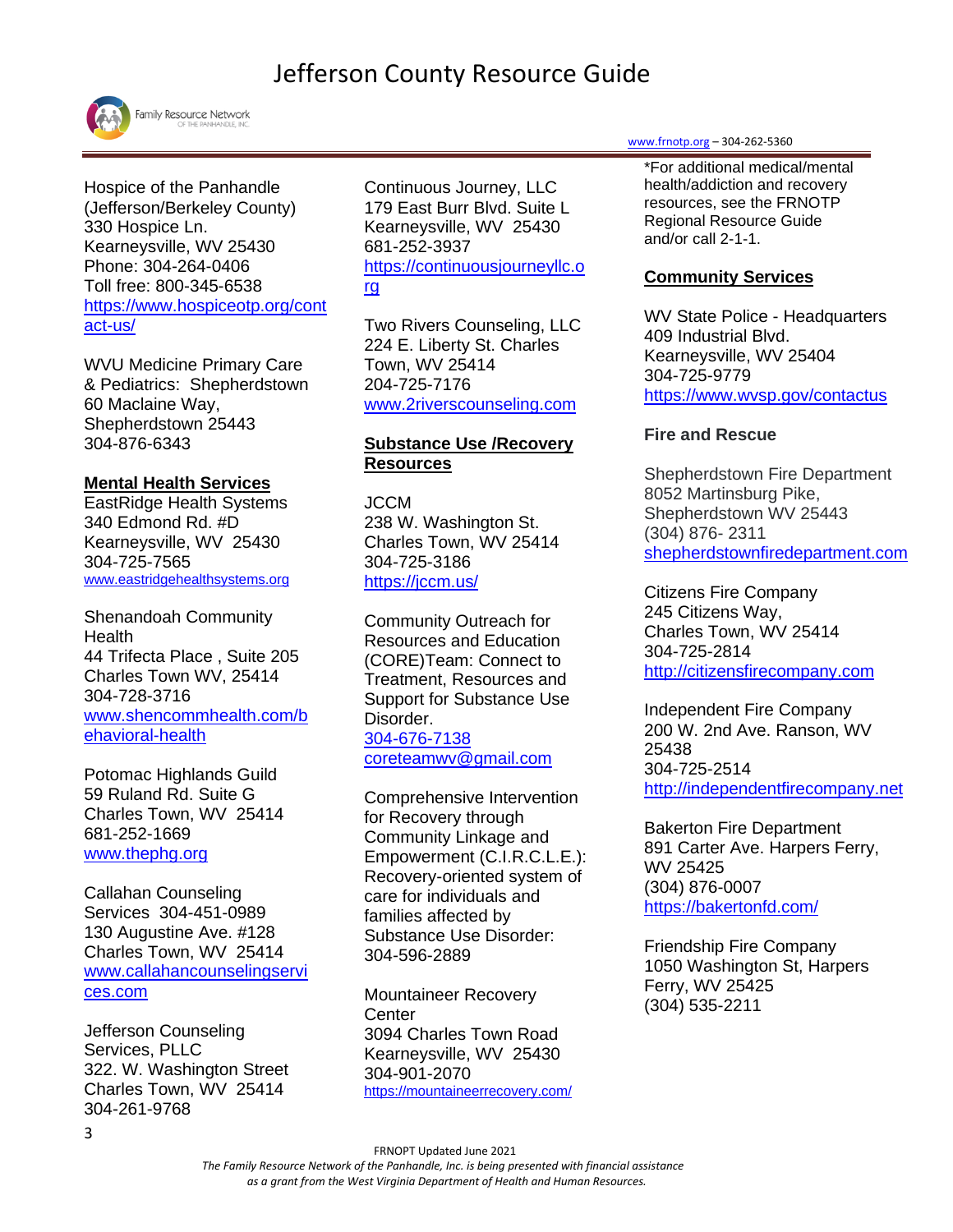

## **Youth Organizations**

Boys and Girls Club 334 N Lawrence St. Charles Town, WV 25414 (304) 728-3143 [https://www.bgcepwv.net/our](https://www.bgcepwv.net/our-clubs) [-clubs](https://www.bgcepwv.net/our-clubs)

Jefferson County 4-H 304-728-7413 [https://extension.wvu.edu/jeff](https://extension.wvu.edu/jefferson/4h) [erson/4h](https://extension.wvu.edu/jefferson/4h)

Jefferson County Little League [304-725-6800](tel:304-725-6800) <https://www.jcllwv.com/>

Young Life Jefferson County 304-886-7426 [https://jeffersoncounty.youngl](https://jeffersoncounty.younglife.org/) [ife.org/](https://jeffersoncounty.younglife.org/)

\*For additional youth organizations, see the FRNOTP Regional Resource Guide and/or call 2-1-1.

#### **Family Support Services**

Burlington United Methodist Family Services 304- 260-5884 [www.bumfs.org](http://www.bumfs.org/)

Relatives as Parents Program (RAPP) 304-562-0723 <https://www.missionwv.org/rapp>

WVSU Healthy Grandfamilies Contact: Children's Home Society of WV 304-264-0225 [http://healthygrandfamilies.co](http://healthygrandfamilies.com/jefferson-county/) [m/jefferson-county/](http://healthygrandfamilies.com/jefferson-county/)

WIC (Women, Infants, and Children) 304-725-2028 107 Lancaster Cir. Ranson, WV 25438 [http://www.signupwic.com](http://www.signupwic.com/?&utm_source=google&utm_term=wic&utm_campaign=WIC+-+Brand&utm_medium=cpc&utm_content=stdMRZOav_dc|pcrid|319844107420|pkw|wic|pmt|e) about WIC: [https://dhhr.wv.gov/wic/Page](https://dhhr.wv.gov/wic/Pages/default.aspx) [s/default.aspx](https://dhhr.wv.gov/wic/Pages/default.aspx)

Parent-Educator Resource Center (PERC) 370 Page Jackson Rd. Charles Town, WV 25414 304-725-6473 <https://jcsperc.webs.com/>

Eastern Panhandle Instructional Cooperative (EPIC) 304-267-3595 Birth to Three, Early Head Start, Pre/K <http://www.epicresa8.org/>

\*For additional family support services, see the FRNOTP Regional Resource Guide and/or call 2-1-1.

## **Senior / DisabilityServices**

Good Shepherd Interfaith Volunteer Caregivers 7311 Martinsburg Pike, Shepherdstown, WV 25443 304-876-3325 <http://www.gsivc.org/>

Jefferson County Council on Aging 304-725-4044 [www.jccoa.org](http://www.jccoa.org/)

- Adult Day Care
- Meals
- Transportation

Shepherdstown Area Independent Living (SAIL) 304-870-7245 [https://sail.clubexpress.com](https://sail.clubexpress.com/)

#### [www.frnotp.org](http://www.frnotp.org/) – 304-262-5360

Jefferson Center Day Habilitation 304-728-1076 <http://jccoa.org/jeffersonctr/>

Genesis Health Care Care Haven Center 304-263-0933 [http://www.genesishcc.com](http://www.genesishcc.com/)

\*For additional senior/disability services, see the FRNOTP Regional Resource Guide and/or call 2-1-1.

## **Animal Welfare**

Animal Welfare Society of Jefferson County 23 Poor Farm Rd. Kearneysville, WV 25430 304-725-0589 <https://www.awsjc.org/>

Briggs Animal Adoption **Center** 3731 Berryville Pike, Charles Town, WV 25414 304-724-6558 <http://www.baacs.org/>

Jefferson County Animal **Control** 161 Poor Farm Rd. Kearneysville, WV 25430 304-728-3289 [http://www.jeffersoncountywv](http://www.jeffersoncountywv.org/county-government/departments/animal-control) [.org/county](http://www.jeffersoncountywv.org/county-government/departments/animal-control)[government/departments/ani](http://www.jeffersoncountywv.org/county-government/departments/animal-control) [mal-control](http://www.jeffersoncountywv.org/county-government/departments/animal-control)

## **Jefferson County Goverment**

Jefferson County **Commissions** [http://www.jeffersoncountywv](http://www.jeffersoncountywv.org/home) [.org/home](http://www.jeffersoncountywv.org/home)

 *The Family Resource Network of the Panhandle, Inc. is being presented with financial assistance as a grant from the West Virginia Department of Health and Human Resources.*

FRNOPT Updated June 2021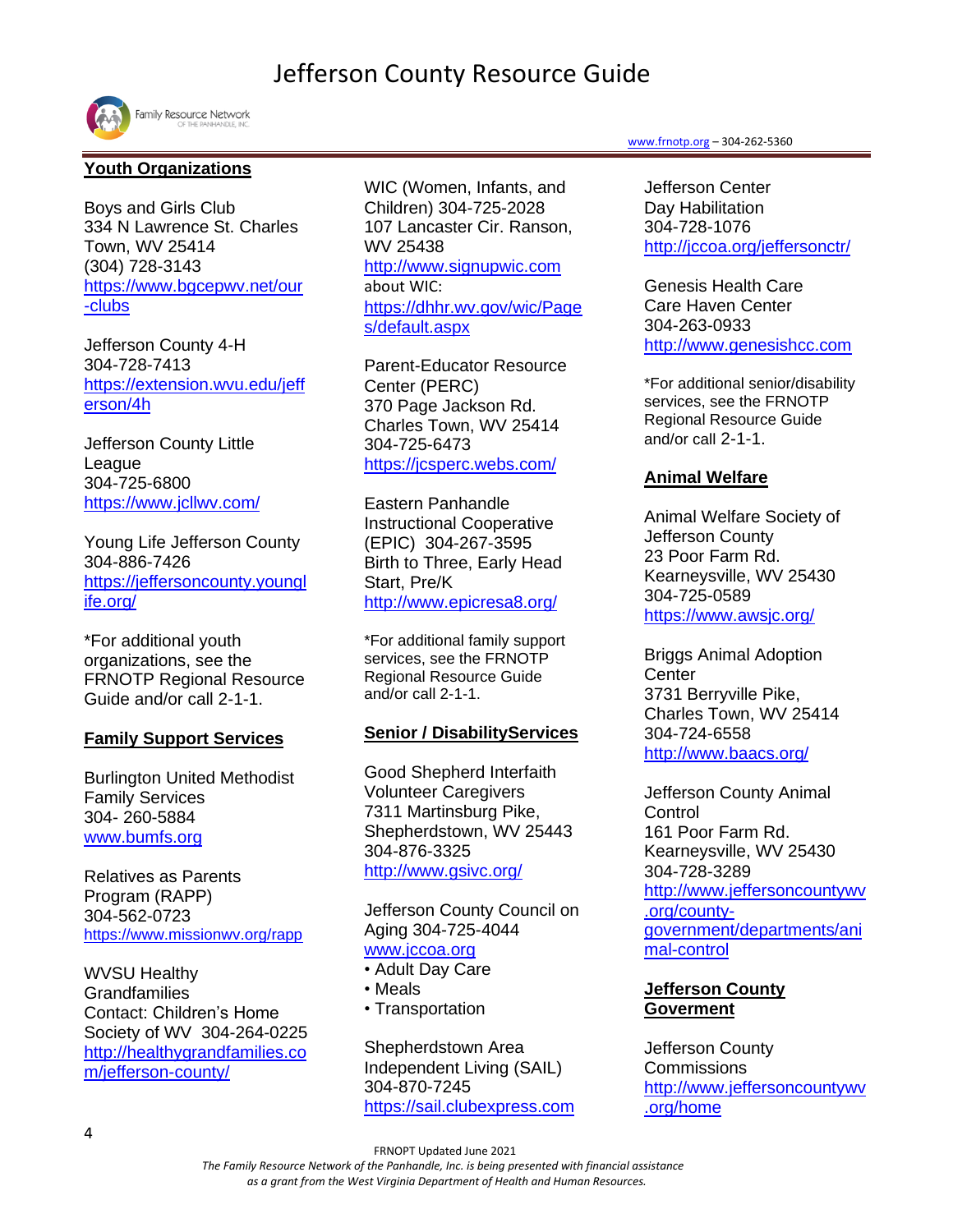

Jefferson County Parks and Recreation: 304-728-3207 [www.jcprc.org](http://www.jcprc.org/)

Jefferson County Convention and Visitors Bureau 37 Washington Court Harper's Ferry WV [www.discoveritallwv.com](http://www.discoveritallwv.com/)

Charles Town Now – Discover Charles Town 304-270-0174 <https://charlestownnow.com/>

Ranson Convention & Visitors Bureau 216 N. Mildred Street Ranson, WV 25438 304-724-3862 <http://www.ransonwv.us/>

Jefferson County Convention and Visitors Bureau 102 S. King Street Shepherdstown, WV 25443 304-876-2786 [www.discoveritallwv.com](http://www.discoveritallwv.com/)

Jefferson County Convention and Visitors Bureau S. Charles Street Charles Town WV 25414 304-728-3939 [www.discoveritallwv.com](http://www.discoveritallwv.com/)

Jefferson County Farmland Protection Board: [304-724-1414](tel:304-724-1414) <http://jefferson.wvfp.org/>

Jefferson County Farm Bureau 304-725-5458 [https://www.jeffersoncountywvchamb](https://www.jeffersoncountywvchamber.org/business/jefferson-county-farm-bureau-7/) [er.org/business/jefferson-county](https://www.jeffersoncountywvchamber.org/business/jefferson-county-farm-bureau-7/)[farm-bureau-7/](https://www.jeffersoncountywvchamber.org/business/jefferson-county-farm-bureau-7/)

WVU Extension Service 304-728-7413 <https://extension.wvu.edu/jefferson>

#### **Business Services**

Jefferson County Chamber of **Commerce** 304-725-2055 [https://www.jeffersoncountywvch](https://www.jeffersoncountywvchamber.org/) [amber.org/](https://www.jeffersoncountywvchamber.org/)

Harpers Ferry Bolivar Merchants Association: 304-268-4210 [https://www.jeffersoncountywvchamber.o](https://www.jeffersoncountywvchamber.org/business/harpers-ferry-bolivar-merchants-association/) [rg/business/harpers-ferry-bolivar](https://www.jeffersoncountywvchamber.org/business/harpers-ferry-bolivar-merchants-association/)[merchants-association/](https://www.jeffersoncountywvchamber.org/business/harpers-ferry-bolivar-merchants-association/)

\*For additional business services, see the FRNOTP Regional Resource Guide and/or call 2-1-1.

#### **Organizations**

(JCCM) Jefferson County Community Ministries 238 W. Washington St. Charles Town, WV 25414 304-725-3186 <https://jccm.us/>

Catholic Charities 224 S. Queen St. Martinsbrug, WV 25401 304-267-8837 [www.catholiccharitieswv.org](http://www.catholiccharitieswv.org/)

Jefferson County NAACP 304 725-9610 [https://jcwvnaacp.org](https://jcwvnaacp.org/)

Lions Club of Charles Town 304-728-7220 [https://www.manta.com/c/mrsp5b](https://www.manta.com/c/mrsp5b5/charles-town-lions-club) [5/charles-town-lions-club](https://www.manta.com/c/mrsp5b5/charles-town-lions-club)

Priest Field Pastoral Center 304-725-1435 <https://priestfield.org/>

Rotary Club of Charles Town [304-279-3645](tel:(304)279-3645)  <https://rotarycharlestownwv.org/> [www.frnotp.org](http://www.frnotp.org/) – 304-262-5360

Ranson Old Town Community Gardens 304-725-2617 [www.ransonwvcommunitygardens.org](http://www.ransonwvcommunitygardens.org/)

Friends of the National Conservation Training Center info@friendsofnctc.org <https://friendsofnctc.org/>

Shepherdstown Kiwanis 304-870-2184

Kiwanis Club of Charles Town [https://www.kiwanis.org/clubs/find-a](https://www.kiwanis.org/clubs/find-a-club?location=25443)[club?location=25443](https://www.kiwanis.org/clubs/find-a-club?location=25443)

Shepherdstown Community Club 304-876-3323 [www.smc25443.org](http://www.smc25443.org/)

Read Aloud West Virginia [304-345-5212](tel:304-345-5212) Jefferson Co. [readaloudwestvirginia.org](https://readaloudwestvirginia.org/)

Jefferson County Fair Association 304-724-1411 [www.jeffersoncountyfairwv.org](http://www.jeffersoncountyfairwv.org/)

Friends of Happy Retreat 304-724-7956 [https://www.happyretreat.org](https://www.happyretreat.org/)

Charles Town Horsemen's Benevolent and Protective Association 304-725-1535 [http://www.cthbpa.com](http://www.cthbpa.com/)

Veterans of Foreign Wars Post #3522 – Jefferson County **Memorial** 116 E. Liberty St. Charles Town, WV 25414 304-725-5946 <https://www.vfw.org/>

*The Family Resource Network of the Panhandle, Inc. is being presented with financial assistance* 

 *as a grant from the West Virginia Department of Health and Human Resources.*